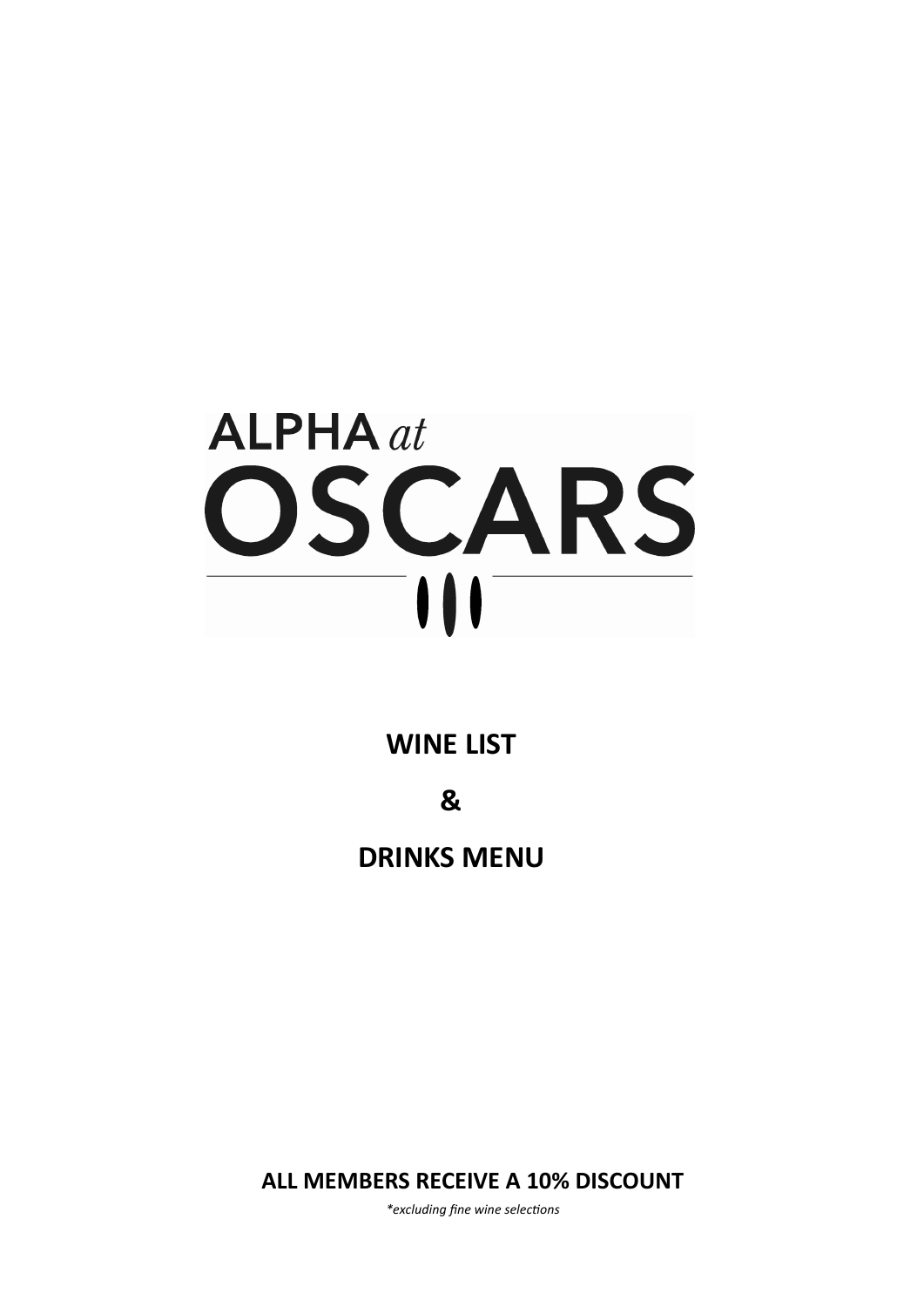| Champagne                                  |                |               |
|--------------------------------------------|----------------|---------------|
|                                            | 125ml          | <b>Bottle</b> |
| Laurent Perrier, La Cuvee                  | £13.20         | £79.20        |
| <b>Veuve Clicquot NV Brut Yellow Label</b> | £16.50         | £90.20        |
| <b>Bollinger NV Brut Special</b>           | $\blacksquare$ | £105.60       |
| <b>Laurent Perrier NV Brut Rose</b>        | ۰.             | £121.00       |
| <b>Billecart Salmon NV Brut Rose</b>       | $\blacksquare$ | £130.90       |
| Dom Ruinart NV, Blanc de Blanc             | ۰.             | £148.50       |
| 2008 Dom Perignon                          | $\blacksquare$ | £231.00       |
|                                            |                |               |

| <b>Sparkling Wine</b>                                                                                                                                                                |        |               |
|--------------------------------------------------------------------------------------------------------------------------------------------------------------------------------------|--------|---------------|
|                                                                                                                                                                                      | 125ml  | <b>Bottle</b> |
| Prosecco NV Extra Dry Porta Leone, Le Contesse                                                                                                                                       | £8.25  | £36.50        |
| <b>White Wine</b>                                                                                                                                                                    |        |               |
|                                                                                                                                                                                      | 175ml  | <b>Bottle</b> |
| 2020 Viognier Domaine Preignes La Vieux, Mediterranean, Southern France<br>A true Viognier character of honey and acacia blossom, soft and rich                                      | £7.48  | £31.90        |
| 2020 Pinot Grigio del Friuli, Bepe e Luigi Anselmi, Friuli                                                                                                                           | £8.14  | £35.20        |
| Brothers Bepe and Luigi make a single estate PG capturing the cool air off the hills that border Slovenia                                                                            |        |               |
| 2020 Picpoul de Pinet, Domaine Reine Juliette, Languedoc<br>Brother & sister team, Guillaume and Marion produce classic, saline, coastal Picpoul above the lagoon                    | £8.58  | £36.30        |
|                                                                                                                                                                                      |        |               |
| 2020 Albarino Esencia Divina, Adegas Gran Vinum, Galicia<br>Arguably, Spain's great white grape, here in Galicia overlooking the Atlantic, another coastal wine for fish             | £9.79  | £39.60        |
| 2020 Soave, Tenuta Giacobbe, Veneto, Italy                                                                                                                                           | £9.79  | £40.70        |
| Almost Burgundian creaminess with an almond bitter streak from well-placed vineyards on volcanic soils                                                                               |        |               |
| 2018 Macon Charnay Clos des Tournons, Domaine Didier et Catherine Tripoz, Mâconnais<br>Unoaked Chardonnay, aged 6 months on lees, excellent balance between vanilla and quince notes | £10.12 | £41.80        |
| 2019 Pecorino, Tenuta Avalos, Les Marches, Italy                                                                                                                                     | £10.34 | £42.90        |
| Complex white wine with fresh uplifted notes, stone fruit, and depth of richness as it opens                                                                                         |        |               |
| 2018 Sauvignon de Touraine, Domaine Renaudie, Loire                                                                                                                                  |        | £42.90        |
| As good as many Pouilly Fumes, more fruit, perhaps and a softer structure                                                                                                            |        |               |
| 2020 Vermentino Chardonnay, Tenuta Montecchiesi, Tuscany, Italy                                                                                                                      |        | £44.00        |
| Lift and fragrance from the 80% Vermentino and underlying weight of fruit from the 20% Chardonnay                                                                                    |        |               |
| 2020 Gruner Veltliner, Weingut Rudolf Rabl, Kamptal, Austria                                                                                                                         |        | £45.10        |
| Alpine elegance that develops its stony fruit character as the bottle opens                                                                                                          |        |               |
| 2019 Gavi di Gavi Vista del Lemme, Piedmont Italy                                                                                                                                    |        | £46.20        |
| An all Cortese wine, known as 'The Chablis of Italy', as it shares the same mineral character                                                                                        |        |               |

**2019 Sauvignon Blanc The Awatere River Estate, New Zealand - £47.30**

*The Awatere Valley is one of the original microclimates that defined the Marlborough Sauvignon style*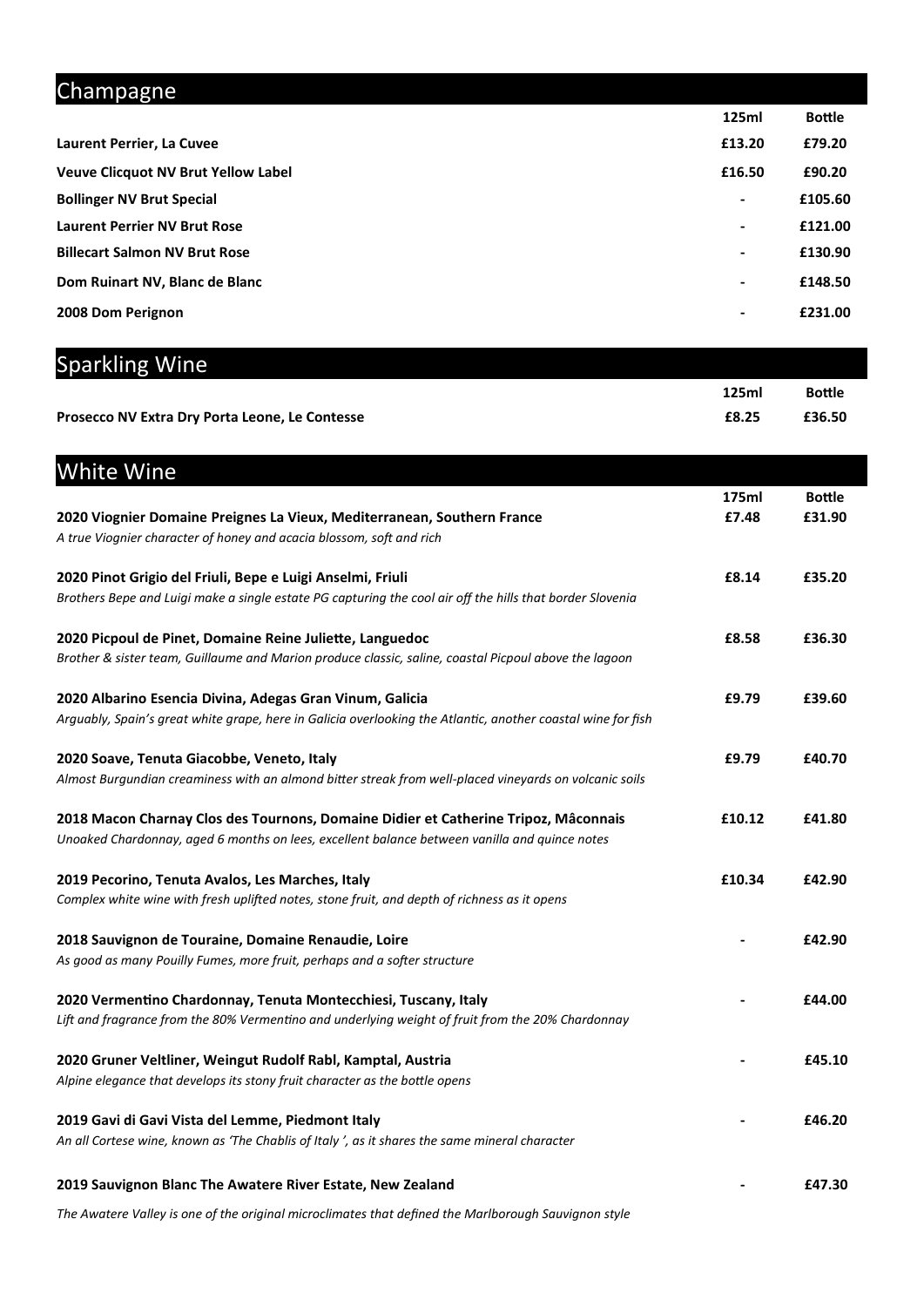| 2018 St Veran Domaine Chavet, Burgundy                                                                                                               | £51.70 |
|------------------------------------------------------------------------------------------------------------------------------------------------------|--------|
| Made up from different plots around Prisse and Davaye, on flint and clay, peach                                                                      |        |
| 2018 Pouilly Fume, Domaine Seguin                                                                                                                    | £56.10 |
| A benchmark of the Pouilly-Fumé appellation, with that typical hint of flintiness here in a fine ripe Loire vintage<br>and from an immaculate cellar |        |
| 2019 Sancerre Domaine Paul Prieur, Loire                                                                                                             | £62.70 |
| $11th$ generation Luc is the winemaker – the finest, most tense, pure and poised Sauvignon style                                                     |        |
| 2018 Rioja Blanco Bodegas Gomez Cruzado, Spain                                                                                                       | £68.20 |
| Modern/Traditional crossover style with oak aging but rich, lingering fruit also                                                                     |        |
| 2017 Pouilly Fuissé La Roche, Philippe Charmond, Burgundy                                                                                            | £70.40 |
| 50yo vines grown close to the rock of Solutré with flinty soils. Some oak influences, rich, almond notes                                             |        |
| 2020 Chablis 1er Cru Beauregard, Jean Marc Brocard, Burgundy                                                                                         | £78.10 |
| Julien Brocard captures the elegance and minerality of Chablis with the concentration of this 1er Cru site                                           |        |

Our Fine White Wine Selection

### **2002 Gewürztraminer Kaefferkopf, Meyer-Fonné £85.00**

*This Gewürztraminer offers complex aromas, ranging from rose to apricot kernel and tropical fruits, together with pepper and sweet spices. Dried fruits and honey also appear. Beautiful golden colour.*

### **2004 Gewürztraminer Brand, Domaine Albert Boxler £85.00**

*Intense but restrained in its varietal expression, this is much more than a Gewürztraminer. The granitic soils are so well suited to this variety and a third of this large vineyard are planted with it. This Grand Du opened up quickly, but its glorious complexity has developed over the years.*

### **2014 Meursault I er Cru, Martlet Cherisey, Cotes de Beaune £95.00**

*Leading Domaine, notable butterscotch Chardonnay with good mineral balance.*

### **2007 Pinot Gris Brand, Domaine Albert Boxler £100.00**

*The fragrant bouquet of the wine is very rich, with bright notes of ripe peach, white plum, lychee and oriental spices. Wellstructured wine, juicy, full, with a well-defined acidity and fruity after-taste. Aging has given it a glorious deep colour.*

### **2004 Riesling Grand Cru Brand, Domaine Albert Boxler £100.00**

*A beautiful golden and clear hue, intense and brilliant, promising a high-level tasting which the first scents quickly confirm. The nose demonstrates a complex, chiselled, refined and feminine wine: the Riesling is there, certainly, but with candied pineapple, white flowers and amber. On the palate, it presents a soft attack without any heaviness because relayed by a subtle acidity and a stony mineral. Wonderful wine.*

### **2010 Chassagne-Montrachet Blanc, Jean-Marc Pillot £120.00**

*A village wine from a legendary vintage for a white Burgundy. All of the refinement of a I er Cru at a fraction of the price. Plenty of white fruit and the softness and richness in the mouth that one associates with Chassagne.*

### **2001 Pinot Gris Dorfburg, Meyer-Fonné £120.00**

*Smells like honey liquor but it's not nearly that sweet on the palate. The wine shows all that is enjoyable with Alsace Pinot Gris, and is just a bit 'sweeter' than is typical. Nice damp forest floor, floral notes, barnyard, mushrooms, earth. Nothing jumps out and grabs you but everything is solid. Maybe just a tad hot on the finish, but it tastes so good that it's hard to notice.*

### **2007 St-Aubin I er Cru Les Frionnes, Hubert Lamy £120.00**

*Gone are the days when St-Aubin had to fight for recognition amongst the whites of Burgundy. This is a marvellous complex wine with buttery vanilla flavours to complement the honey and lime that comes through as it is swilled in the mouth. This is one of the finest St-Aubin's ever made. If it were made in Puligny-Montrachet just a few miles up the road its price would be trebled.*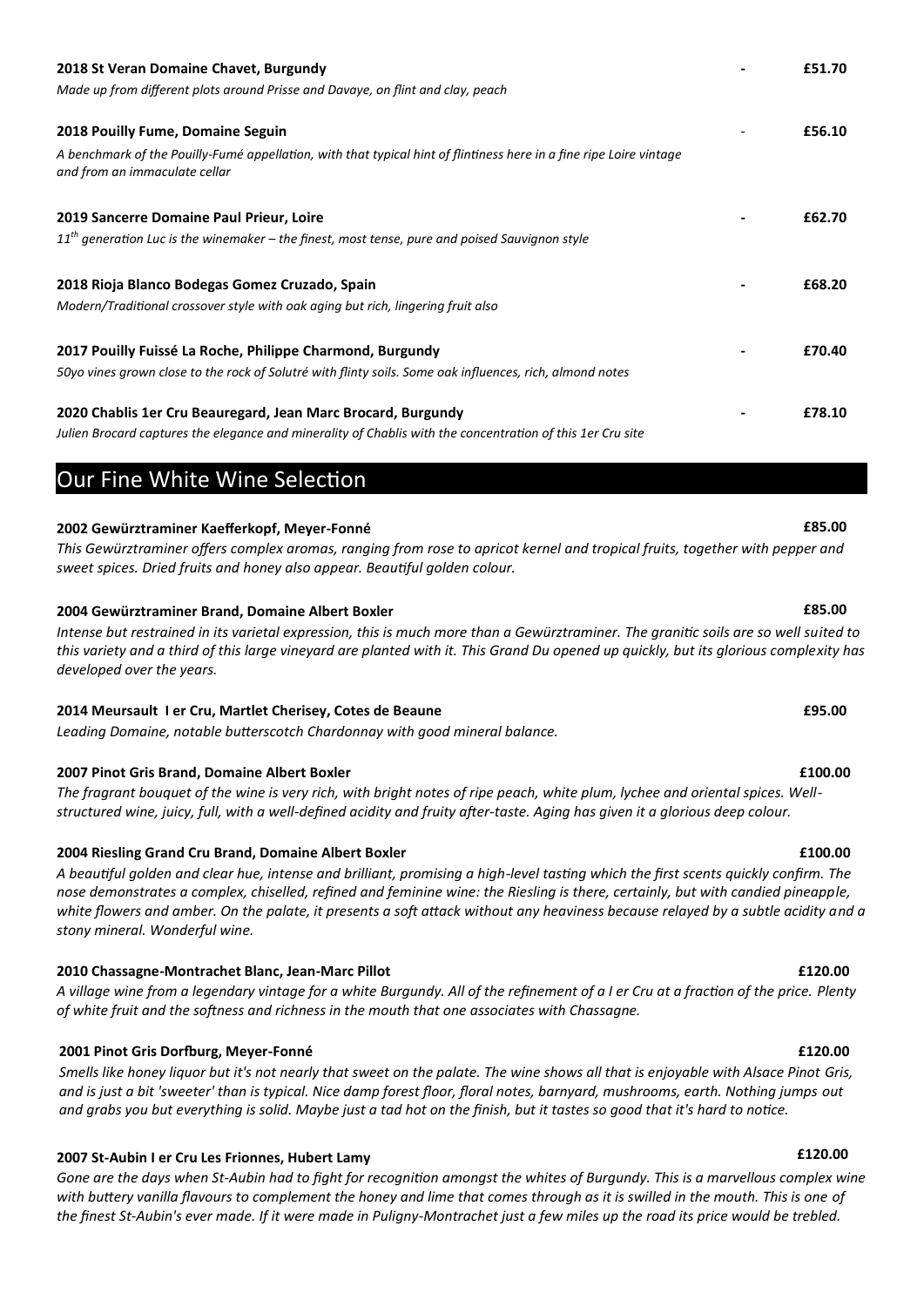### **2008 Meursault Les Tessons, Darviot-Perrin £750.00**

*Les Tessons is regarded as one of the lesser I er Cru vineyards in Meursault but this reflects in its price. In the hands of a top grower like Perrin, this translates to superb value for money. Full mouth feel. White fruits and fleshy peach through the midpalate. Creamy smooth and good length. Superb poise and balance. Very well integrated.*

| Rosé Wine                                                                                                | 175ml  | <b>Bottle</b> |
|----------------------------------------------------------------------------------------------------------|--------|---------------|
| 2020 Le Paradis Grenache Rose, Domaine Preignes le Vieux, Languedoc                                      | £8.25  | £33.00        |
| Made by Jerome Vic at Domaine Preignes le Vieux, elegantly presented, pale, lightly spiced summer fruits |        |               |
| 2020 Ramato Pinot Grigio delle Venezie, Tenuta Giacobbe, Veneto Italy                                    | £8.80  | £36.30        |
| Coppery PG made traditionally by macerating the juice in its burnished skins for 24 hours                |        |               |
| 2020 Miraly Syrah Rosato 2019 Tenuta Montecchiesi, Cortona, Tuscany                                      | £8.80  | £37.40        |
| New wave Italian pink, using Syrah to make in the Provencal style                                        |        |               |
| 2021 Mon Rose, Domaine Montrose, Oliver Coste, Cotes de Thongue                                          | £9.35  | £39.60        |
| Olivier Coste is a Rose specialist, here blending Grenache, Syrah and Vermentino for a creamy texture    |        |               |
| 2019 Sancerre Rose, Domaine Paul Prieur, Loire                                                           |        | £61.60        |
| All Pinot Noir rose, salmon pink, elegant and yet flavoursome, very different from Provence              |        |               |
| <b>Red Wine</b>                                                                                          |        |               |
|                                                                                                          | 175ml  | <b>Bottle</b> |
| 2020 Montepulciano d'Abruzzo Bajo, Az Agricole Ilauri                                                    | £7.70  | £30.80        |
| Rodrigo Redman makes rich, meaty, spiced Montepulciano on their farm in Abruzzo                          |        |               |
| 2020 Malbec, Casa Juanita, Mendoza, Argentina                                                            | £8.25  | £33.00        |
| Powerful varietal, arguably grown at its best unblended in Argentina. Ideal with charred red meats       |        |               |
| 2019 Tempranillo Syrah, Bodegas Tres Reyes, Toledo, Spain                                                | £9.35  | £34.10        |
| New wave Spain with the Syrah adding structure to the more traditional, voluptuous, cedary Tempranillo   |        |               |
| 2020 Merlot Sangiovese, Gran Bruno, Az Agricole Castello di Radda, Tuscany, Italy                        | £9.90  | £35.20        |
| A mini 'Super Tuscan', the Merlot softens the more structured Sangiovese                                 |        |               |
| 2018 Cabernet Sauvignon Reserve, Finca La Daniele, Mendoza, Argentina                                    | £10.78 | £38.50        |
| Ripe fruit tempered with barrique aging producing a softer more completive Argentinian                   |        |               |
| 2017 Chateau Argadens Bordeaux Superieur, Bordeaux                                                       | £11.55 | £44.00        |
| Modern Bordeaux Superior from Southern Bordeaux from a Merlot/Cab Sauv/Cab Franc blend                   |        |               |
| 2014 Rioja Reserva Cuna des Rayas, Rioja                                                                 | £13.20 | £46.20        |
| Mostly Tempranillo but with some Garnacha and Mazuelo. 18mths in oak, classic, supple, vanillin spice    |        |               |
| 2018 Pinot Noir The Awatere River Estate, Marlborough, NZ                                                |        | £49.50        |
| Good combination of ripe fruit and stony structure                                                       |        |               |
| 2014 Expression Cabernet Shiraz, The Goose, Retief Goosen, South Africa                                  |        | £51.70        |
| Owned by golfer Retief Goosen, high altitude vineyards add European finesse to South African richness    |        |               |
| 2018 Ribeiro del Duero Crianza, Bodegas Valtravieso, Spain                                               |        | £53.90        |
| One of the leading wineries here with notable French influences in the winemaking                        |        |               |
| 2015 Merlot, Eagle's Nest Vineyards, Constantia, South Africa                                            |        | £60.50        |
| High altitude vineyards, a perfect amphitheatre lends a European complexity to explosive fruit           |        |               |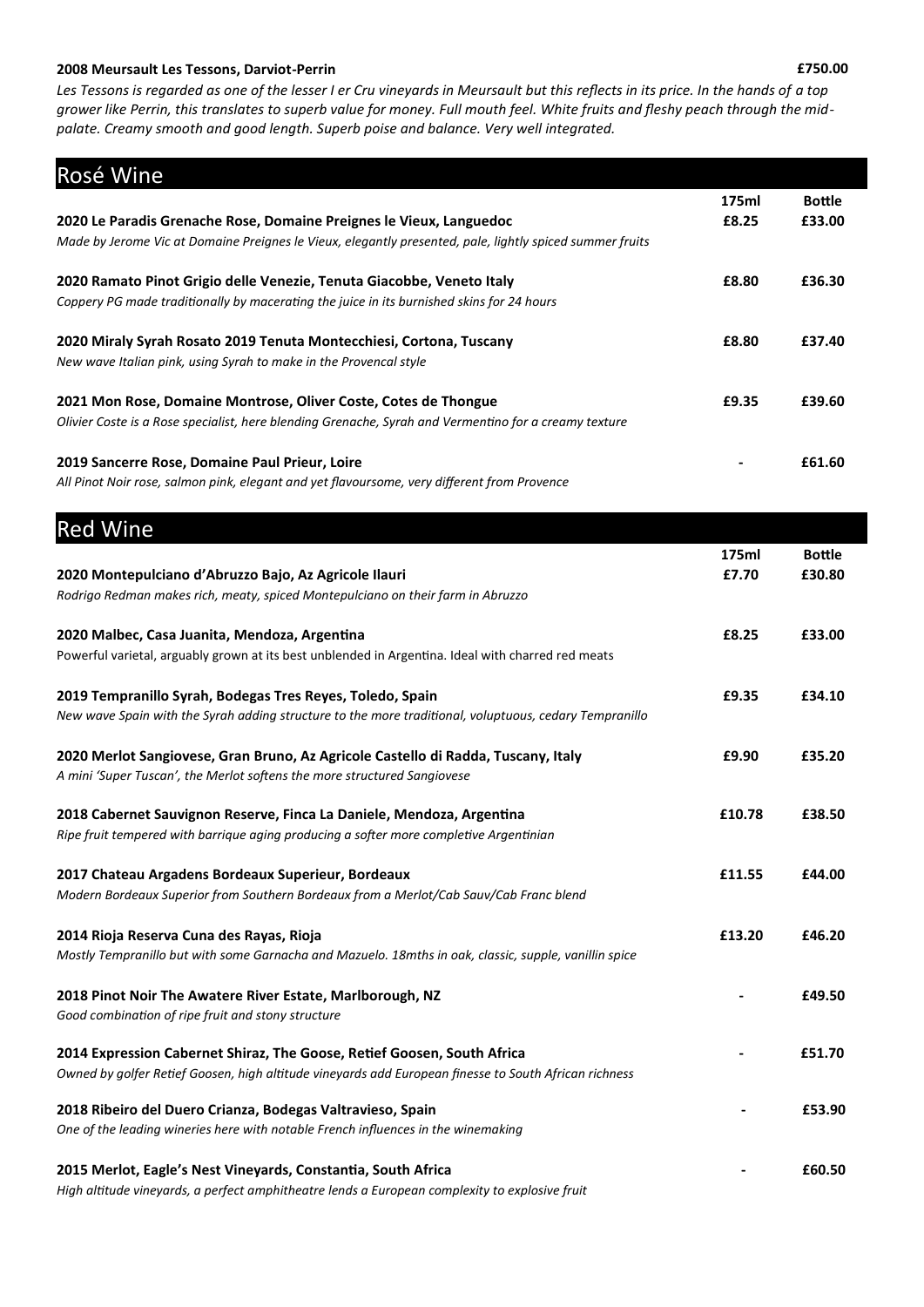| 2018 Chateau Les Eyquem, Margaux<br>A Ruby Red wine with essences of vanilla, cedar and mocha on the nose. Tasting of rich dark fruits and<br>earthy chocolate notes, this medium length wine is finished with a touch of stewed plums.                                                                                                                                                                              | £68.20  |
|----------------------------------------------------------------------------------------------------------------------------------------------------------------------------------------------------------------------------------------------------------------------------------------------------------------------------------------------------------------------------------------------------------------------|---------|
| 2017 Ripasso delle Valpolicella Tenuta Dal Cero, Veneto, Italy<br>Valpolicella 'passed over' (macerated) on the lees of Amarone collecting intense, dried fruit notes                                                                                                                                                                                                                                                | £69.30  |
|                                                                                                                                                                                                                                                                                                                                                                                                                      |         |
| 2017 Chateauneuf du Pape Domaine Cigalons, Organic Southern Rhone                                                                                                                                                                                                                                                                                                                                                    | £80.30  |
| Grenache/Mourvèdre/Cinsault/Syrah cuvee, all organic, much lauded estate                                                                                                                                                                                                                                                                                                                                             |         |
| 2015 Chateau Bel Air Gloria, Cru Bourgeois Haut Medoc, Bordeaux                                                                                                                                                                                                                                                                                                                                                      | £82.50  |
| A property revitalised by the Martin family since 1980 producing classic St Julien style Clarets                                                                                                                                                                                                                                                                                                                     |         |
| 2013 Cornas Champelrose, Domaine Courbis, Northern Rhone                                                                                                                                                                                                                                                                                                                                                             | £92.40  |
| All Syrah, granite sands, steep slopes, old vines, perhaps the best maker in this Northern Rhone village                                                                                                                                                                                                                                                                                                             |         |
| 2016 Barolo Monforte d'Alba, Paolo Monti, Piedmont, Italy<br>A relatively new venture, started in 1996, Paolo is fastidious and makes complex, beautiful Barolo                                                                                                                                                                                                                                                      | £99.00  |
| 2016 Chateau Grand Corbin Manuel, Saint-Emilion Grand Cru<br>This 2016 vintage of Chateau Grand Corbin Manuel presents a beautiful dark dress with purple reflec-<br>tions. The nose is lively and gives off warm aromas of fruits, spices, toast. We find the fruit and the spices<br>sweet on a generous, powerful mouth, with beautiful expressive tannins in the finish. A great ageing<br>style ready to drink! | £99.00  |
| 2016 Sarget de Gruaud Larose St Julien                                                                                                                                                                                                                                                                                                                                                                               | £100.10 |
| Expressive redcurrants and blackberry compote notes with hints of cassis, unsmoked cigars, dried herbs<br>and rose hip tea. Medium-bodied, soft, very fresh and with exhilarating vibrancy                                                                                                                                                                                                                           |         |
| 2016 Gevrey Chambertin, Domaine Harmand-Geoffrey, Burgundy                                                                                                                                                                                                                                                                                                                                                           | £106.70 |
| Just 4 hectares here, a mix of new and old oak, some of these Pinot Noir vines are 90 years old                                                                                                                                                                                                                                                                                                                      |         |
| 2015 Amarone delle Valpolicella, Tenuta Dal Cero, Veneto, Italy                                                                                                                                                                                                                                                                                                                                                      | £114.40 |
| One of the great red wines of Italy, made from half dried, raisin grapes for extraordinary intensity                                                                                                                                                                                                                                                                                                                 |         |

# Our Fine Red Wine Selection

### **2008 Chateau Langoa-Barton, 3me Cru Classé St- Julien £100.00**

*For many St-Julien is the finest of the Bordeaux appellations. Full bodied, with some tannins still to be resolved, the wine offers a classic character, with bright, crisp, red berries in the nose and mouth, freshness and a crisp, juicy, earth herbs, and cedar note that adds to the bright cassis.*

### **2010 La Croix de Beaucaillou, St-Julien £100.00**

*With fabulous concentration, this is really exciting, concentrated and serious and it holds its own against the truly inspirational Grand Vin. It has such a lovely fresh vibrancy and a great depth that is worthy of a far higher-ranked wine.*

### **2005 Chateau Cantemerle, Cru Classé Haunt-Médoc £120.00**

*Ever popular Cry Bourgeois from a good year. With a delicate aroma of flowers, black raspberries, spice and earth, this medium bodied wine is pure elegance. Soft, refined and not tasters that seek out ripe, powerful wines.*

### **2014 Chateau Gazin, Pomerol £125.00**

Pomerol is a favourite appellation with English wine lovers. This Gazin is luscious, round, supple textured, ripe, sweet, dark red fruits, with ripe *flavours and a plished silky finish are found here. This is really nice from start to finish.*

### **2013 Pinot Noir Wilde Farm, Anderson Valley California £150.00**

*This wine bursts from the glass with exotic red berries, mint, crushed flowers, spices and pine. Weightless, perfumed and super expressive. A fine wine from a fine producer of Pinot Noir.*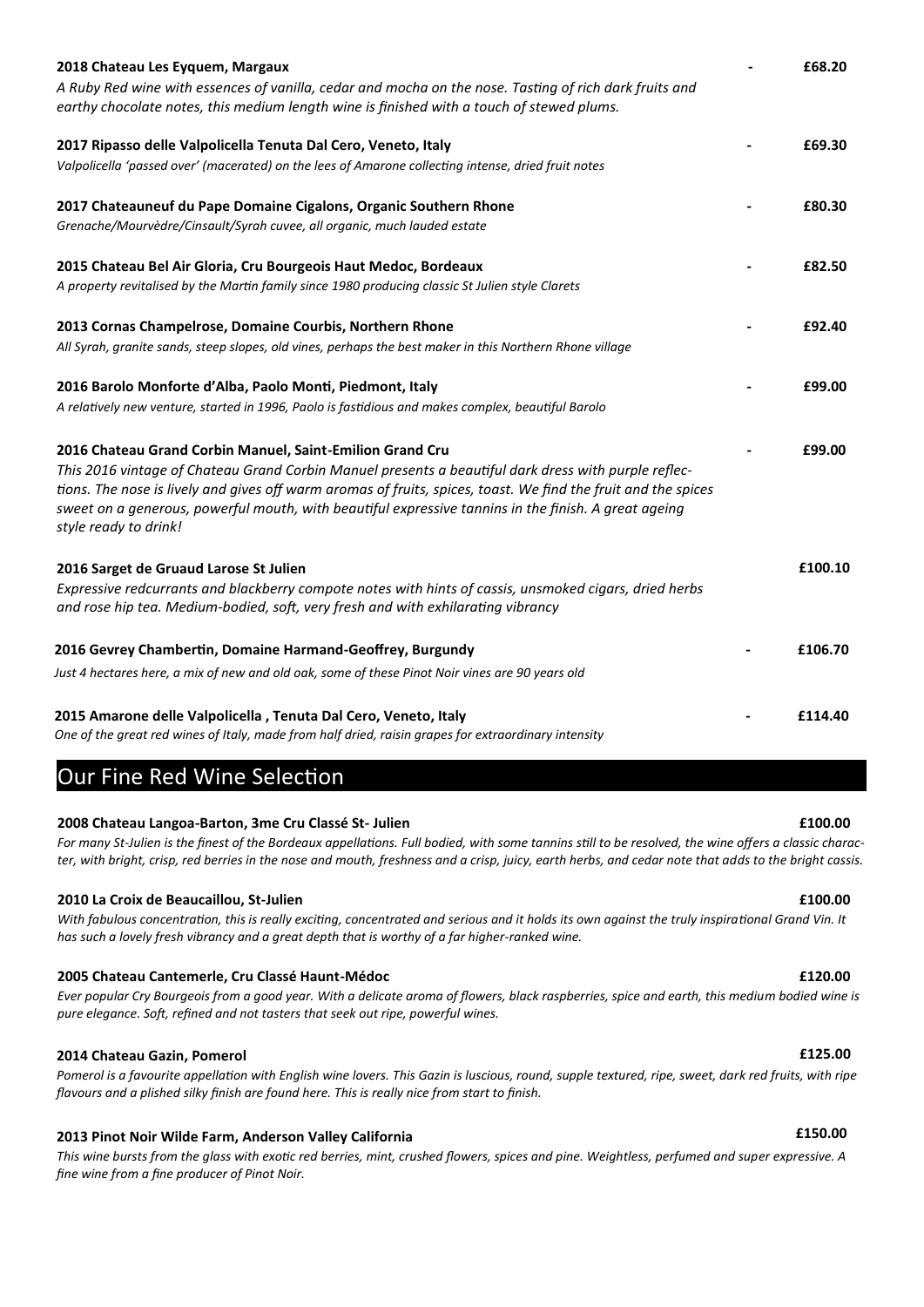### **2007 Domaine de Chevalier Rouge, Cru Classé Pessac-Léognan £150.00**

*Time has been good to this wine. The fresh, red berries, tobacco, cigar box and earth are really shining. Soft, medium bodied and with all its tannins resolved, now is a great time to be enjoying this wine.*

### **2008 Morey-St-Denis I er Cru, Aux Cheseaux, Domaine Arlaud £150.00**

*Morey-St-Denis is an often-overlooked appellation of Burgundy producing fine wines. This is dark red, looking slightly murky. A very mineral driven nose, with lots of rusticity and earth. The characteristics of the vintage shone out, with strong acidity. Fortunately, the fruits back it up ensuring a rather well balanced wine. Palate has a decent structure, with sour cherries, raspberries and game. Perfect with beef.*

*The second wine of one of the leading growers in St-Estéphe. Mature, bright, fresh, earthy, tobacco-stained and with crisp red fruits, the wine is* 

### **2009 La Dame de Montrose, St Estéphe £150.00**

# *classic in style with a medium-bodied, slightly austere, bright, red fruit and forest leaf profile. The wine has entered its prime time window.*

### **2008 Chateau Leoville-Barton, St Julien I er Cru Classé £200.00**

*Deeply-coloured, still young. Focused, profound nose recalling cassis, black fruits, coffee, graphite and a hint of spice. Lovely presence, dense, fine texture, lingering freshness, elegant oak and silky tannins. A superlative wine.*

### **2009 Vosne-Romanée Vielles Vignes, Maison Roche de Bellene £225.00**

*Very dark. At first the nose makes one think of young vintage Port rather than Burgundy. Ripe, bumptious fruit. Really enjoyable. Not overly complex. Acidity just a little low but loads of fun.*

### **2004 Pommard I er Cru Les Grands Epenots, Domaine de Montille £225.00**

*Medium ruby in colour. Nose of strawberries, raspberries, cedar and sous-bois. Dry on the palate but very ripe. The fruit is fresh and accompanied by raw cedar and earthy undertones. The acidity is high but in balance. The tannins are velvety, almost fully resolved. The texture is that of satin sheets. Alcohol is medium and almost unperceivable. The finish is long and alluring.* 

### **2003 Alter Ego de Chateau Palmer, Margaux £250.00**

*Second wine of a top Margaux vineyard. Likeable, easy to drink, delicate and mature, with soft red fruits, earth, tobacco and cedar.*

### **2005 Nuits-St-Georges Vieilles Vignes, Alain Michelot £250.00**

*All the richness of old vines of at least 45 years of age, gives this powerful, aromatic Nuits-St-Georges a wonderful texture, complex flavours of blackberry, blackcurrant and smoke, and a long, elegant, flavoursome finish.* 

### **2001 Nuits-St-Georges Premier Cru Les Laviéres, Jean Grivot £250.00**

*Still quite deep ruby core. Initially quite fragrant with blackberry fruit, this broadens aromatically, showing more dark cherry and oak. Medium weight that also develops more flesh in the glass. You may eventually discover some ground coffee in addition to the fine fruit and very strong cranberry acidity.*

### **2014 Pommard I er Cru Les Rugiens-Bas, Domaine de Montille £250.00**

*Inviting nose of sweet plum and brown spices. It has good depth and structure in the mouth. There's some aniseed and dark cherry as well. Length is good. Typically Pommard.*

### **2000 Chateau Beauséjour Duffau-Lagarrosse, I er Grand Cru Classé St-Emilion £275.00**

*From a very great vintage. On the red fruit side with herbs, liquorice, truffle and leafy aromatics, the wine is fully developed. Medium bodied, soft, frresh and with a dusty, red fruit and olive palate presence, this is easy to drink today.*

### **2001 Chambolle Musigny Vieilles Vignes, Collection Bellenum, Maison 6 Roche de Bellene £275.00**

*Possessing a quite extraordinarily brilliant nose that still displays a considerable amount of primary fruit - raspberry and wild strawberries - but has the slightly gamey, near-impossible-to-describe complexity only found in Burgundy. The palate is incredibly elegant, with spectacularly pure fruit, sleek tannins, a gorgeous mouth feel and perfect balance. It manages to show great concentration, but with no excess weight; so hard to achieve, but magnificent when found in a wine. This is wonderful wine that is simply incredible value for money.*

### **1998 Chateau Pavie-Macquin, Grand Cru Classé St-Emilion £300.00**

*Deeply coloured, this wine offers a treat for the senses aromatically and on the palate. The long, intense, mineral and ripe fruit finish is a pleasure to experience.* 

### **1999 Pommard I er Cru Clos des Epeneaux, Comte Armand £350.00**

*The most sought-after wine in Pommard. The 1999 has an intense, brooding colour. A strong and rugged wine as always, but one whose tannins are all but concealed by velvet fruit. Sublime.*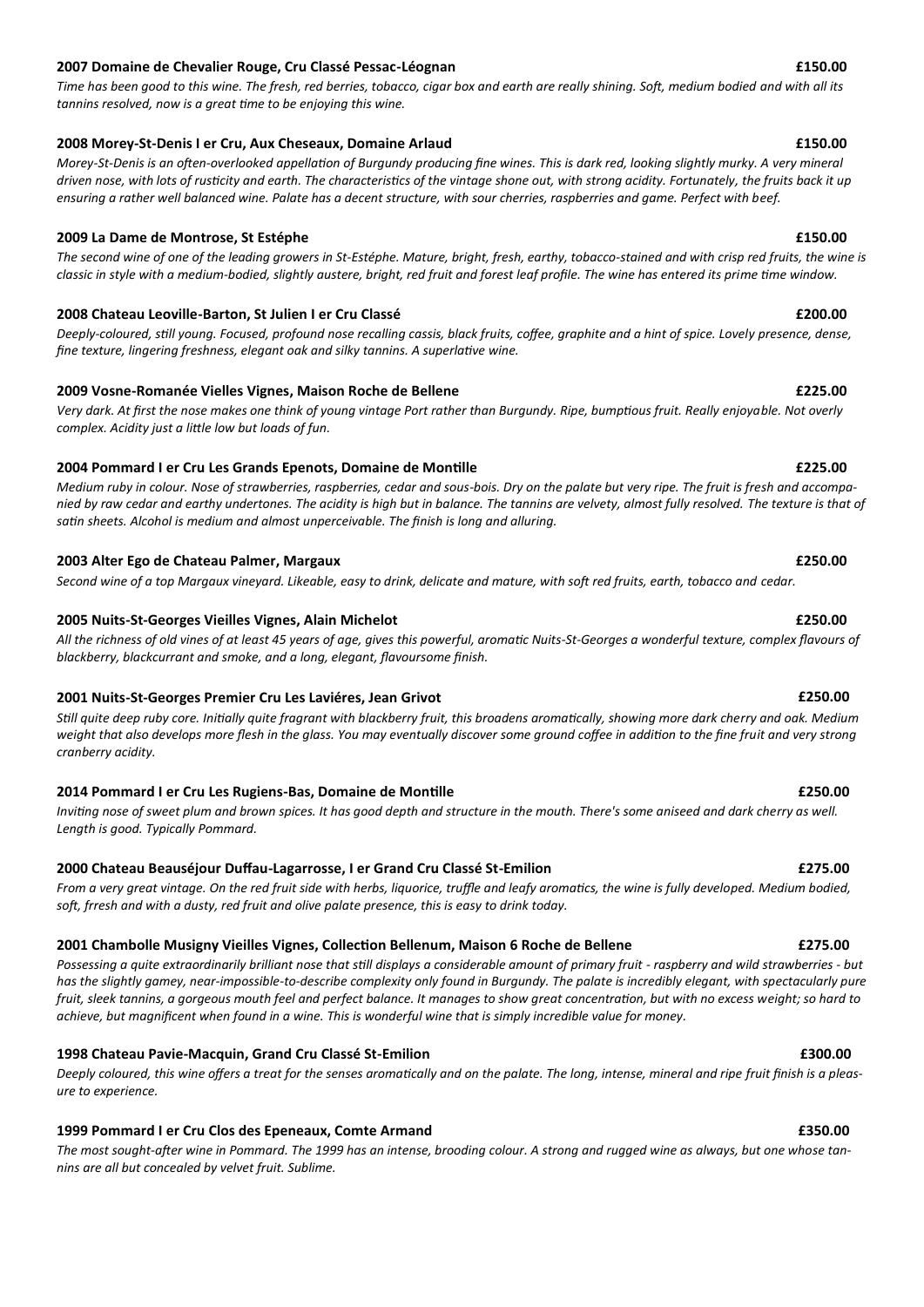### **2008 Le Petit Mouton, Pauillac £400.00**

*The second wine of the great Mouton Rothschild estate. A solid companion to its big brother, if this was 1855, the wine would have been classified. Forward, full and elegant, with richly layered red fruits, spice and earth, the wine is round, juicy sweet and fresh. You can enjoy this now while waiting for the Mouton Rothschild to develop.*

### **1999 Chambolle-Musigny I er Cru Les Charmes, Domaine Ponsot £700.00**

*Truly outstanding wine - lush on the palate, dense black fruits, almost plummy, exceptional length, silky, rich and very intense, one of the finest Chambolle Charmes ever made. Extraordinary balance of fruit and tannin. Absolutely ready now but certainly will last for years yet. Grand Vin!*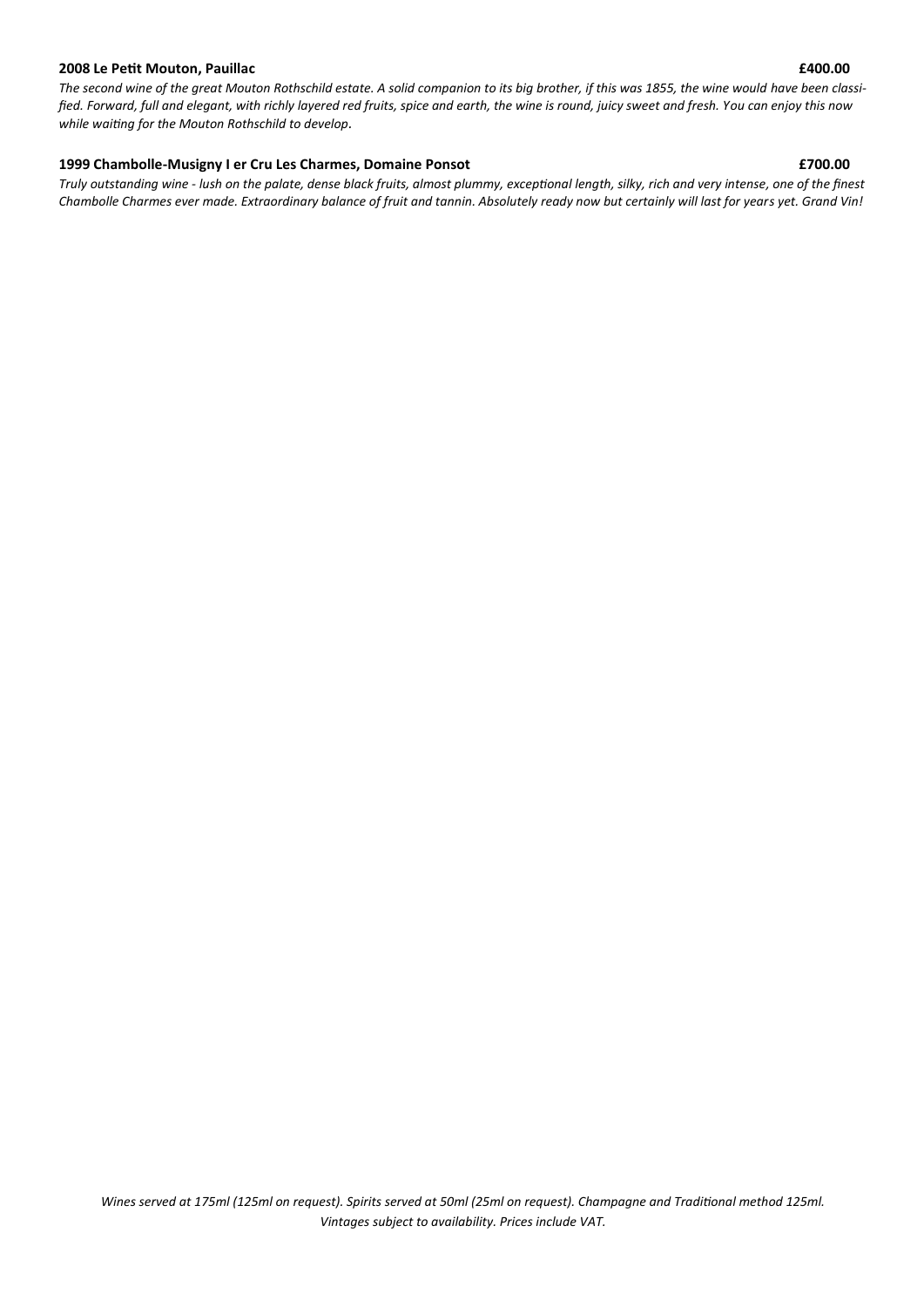| <b>Drinks</b>                   |       |                  |                                         |        |                  |
|---------------------------------|-------|------------------|-----------------------------------------|--------|------------------|
| Vodka                           | 25ml  | 50 <sub>ml</sub> | <b>Rum</b>                              | 25ml   | 50 <sub>ml</sub> |
| Absolut Vodka 40%               | £2.97 | £5.94            | Bacardi Carta Blanca 37.5%              | £3.30  | £6.60            |
| Absolut Vanilla 40%             | £3.08 | £6.16            | Bacardi 4 Y.O. 40%                      | £3.63  | £7.26            |
| Ketel One 40%                   | £3.85 | £7.70            | Bacardi 8 Y.O. 40%                      | £4.40  | £8.80            |
| Ketel One Lemon 40%             | £4.07 | £8.14            | Don Papa Rum 40%                        | £4.51  | £9.02            |
| Belvedere Vodka 40%             | £4.95 | £9.90            | Mount Gay Eclipse 40%                   | £3.19  | £6.38            |
| Grey Goose Vodka 40%            | £5.06 | £10.12           | Captain Morgan Spiced 37.5%             | £3.19  | £6.38            |
| Black Cow 40%                   | £3.85 | £7.70            | Sadler's Peaky Blinder Spiced 40%       | £3.41  | £6.82            |
| Fair Vodka 40%                  | £4.18 | £8.36            | Old J Gold Spiced 40%                   | £3.41  | £6.82            |
| Tito's Vodka 40%                | £3.96 | £7.92            | Lamb's Rum 40%                          | £2.86  | £5.72            |
| William Chase, Potato Vodka 40% | £4.51 | £9.02            | Wood's 100 Old Navy Rum 40%             | £4.18  | £8.36            |
| Stolichnaya 40%                 | £3.08 | £6.16            | Kraken Rum 40%                          | £3.30  | £6.60            |
|                                 |       |                  | Gosling's 40%                           | £3.52  | £7.04            |
| Gin                             | 25ml  | 50 <sub>ml</sub> | Wray & Nephew 63%                       | £4.29  | £8.58            |
| Tanqueray Dry Gin 43.1%         | £3.74 | £7.48            | Cut to the Overproof Rum 75.5%          | £5.61  | £11.22           |
| Tangueray Flor de Sevilla 41.3% | £4.18 | £8.36            | Cachaca Velho Barreiro, 39%             | £2.86  | £5.72            |
| Tanqueray Rangpur 41.3%         | £4.18 | £8.36            |                                         |        |                  |
| Tanqueray no. 10 47.3%          | £4.95 | £9.90            | Whiskey                                 | 25ml   | 50ml             |
| BLOOM Gin 40%                   | £4.18 | £8.36            | Glenmorangie The Original 0 Y.O. 40%    | £4.84  | £9.68            |
| Empress Gin 42.5%               | £5.06 | £10.12           | The Glenlivet Founder's Reserve 40%     | £3.96  | £7.92            |
| Bathtub Gin 43.3%               | £4.84 | £9.68            | Glenfiddich 12 Y.O. 40%                 | £5.39  | £10.78           |
| Agnes Arber Premium Gin 41.6%   | £4.29 | £8.58            | Glenfiddich 15 Y.O. 40%                 | £7.15  | £14.30           |
| Agnes Arber Rhubarb Gin 41.6%   | £4.51 | £9.02            | Glenfiddich 18 Y.O.40%                  | £10.01 | £20.02           |
| Agnes Arber Pineapple Gin 41.6% | £4.40 | £8.80            | Glenfiddich IPA 43%                     | £5.94  | £11.88           |
| Gordon's Pink Gin 37.5%         | £3.63 | £7.26            | The Macallan 12 Y.O Triple Cast Matured | £7.81  | £15.62           |
| Silent Pool 43%                 | £5.39 | £10.78           | Auchentoshan, Bourbon & Sherry          | £5.61  | £11.40           |
| Bombay Sapphire 40%             | £3.63 | £7.26            | Casks, 12 Y.O. 40%                      |        | £23.65           |
| Bombay Sapphire Original 37.5%  | £3.41 | £6.82            | Oban, 14 Y.O. 43%                       | £11.83 |                  |
| Bombay Sapphire East 42%        | £3.96 | £7.92            | Ardbeg 10 Y.O. 46%                      | £6.33  | £12.65           |
| Bombay Sapphire Bramble 37.5%   | £3.52 | £7.04            | Laphroaig Quarter Cask 48%              | £6.05  | £12.10           |
| Star of Bombay 47.5%            | £4.84 | £9.68            | Lagavulin 16 Y.O. 43%                   | £11.55 | £23.10           |
| Gordon's Gin 37.5%              | £3.19 | £6.38            | Johnnie Walker Black 40%                | £4.29  | £8.58            |
| Botanist Gin 46%                | £4.73 | £9.46            | Jameson 40%                             | £3.19  | £6.38            |
| Hendrick's 41.4%                | £4.29 | £8.58            | Canadian Club 40%                       | £3.19  | £6.38            |
| Plymouth Gin 41.2%              | £3.85 | £7.70            | <b>Bourbon</b>                          | 25ml   | 50ml             |
| Monkey 47 47%                   | £7.70 | £15.40           | Buffalo Trace 40%                       | £3.63  | £7.26            |
| Martin Miller's 40%             | £3.74 | £4.78            | <b>Bulleit Bourbon 45%</b>              | £3.96  | £7.92            |
| Opihr Oriental Spiced Gin 40%   | £3.63 | £7.26            | Bulleit Rye 45%                         | £5.06  | £10.12           |
| Gin Mare 42.7%                  | £5.28 | £10.56           | Jack Daniels 40%                        | £3.19  | £6.38            |
| William Chase Crisp Gin 48%     | £5.28 | £10.56           | Jack Daniels Single Barrel 45%          | £5.83  | £11.66           |
| No.209 46%                      | £5.06 | £10.12           | Knob Creek Bourbon 50%                  | £3.96  | £7.92            |
| Sipsmith Gin 41.6%              | £4.51 | £9.02            | Maker's Mark 45%                        | £3.85  | £7.70            |
| Warner's Dry Gin 44%            | £3.85 | £7.70            | Woodford Reserve 43.2%                  | £4.62  | £9.24            |
| Warner's Sloe Gin 30%           | £3.74 | £7.48            | Woodford Reserve Rye 45.2%              | £6.71  | £13.42           |
| Old Bakery, Gin For Oscar's 57% | £6.05 | £12.10           |                                         |        |                  |
|                                 |       |                  |                                         |        |                  |
| <b>Non-Alcoholic Gins</b>       |       |                  |                                         |        |                  |
| Seedlip Garden 0.0%             | £3.30 | £6.60            |                                         |        |                  |

Seedlip Aromatic 0.0% <br>
£3.30 £6.60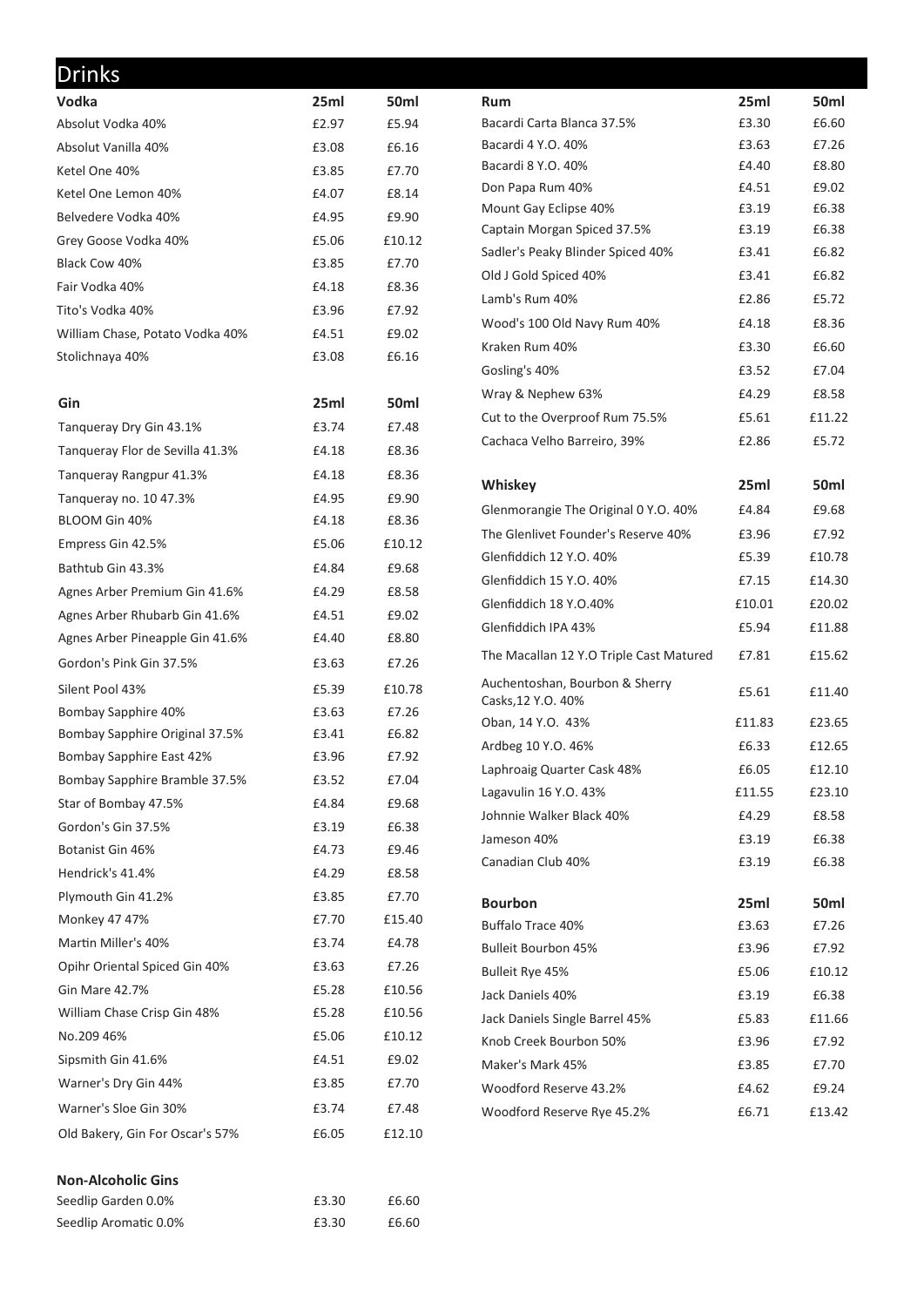| Cognac, Armagnac & Calvados   | 25ml   | 50ml   |
|-------------------------------|--------|--------|
| Hennessy V.S. 40%             | £5.17  | £10.34 |
| Hennessy X.O. 40%             | £20.68 | £41.36 |
| Martel V.S. 40%               | £4.29  | £8.58  |
| Remy Martin 1738 40%          | £7.04  | £14.08 |
| Remy Martin V.S.O.P. 40%      | £5.83  | £11.22 |
| Remy Martin X.O. 40%          | £23.54 | £47.08 |
| Berneroy Calvados 42%         | £4.29  | £5.58  |
| Pays d'Auge Calvados 42%      | £9.24  | £18.48 |
| Pisco Aba 40%                 | £3.63  | £7.26  |
| <b>Tequila</b>                | 25ml   | 50ml   |
| Ocho Blanco 40%               | £4.51  | £9.02  |
| Ocho Reposado 40%             | £4.84  | £9.68  |
| Patrón Silver 40%             | £6.93  | £13.86 |
| Patrón Reposado 40%           | £7.26  | £14.52 |
| Union Mezcal 40%              | £4.73  | £9.46  |
| Casamigos Blanco 40%          | £7.26  | £14.52 |
| Casamigos Reposado 40%        | £7.70  | £15.40 |
| Black Fire Coffee Tequila 33% | £4.40  | £8.80  |
|                               |        |        |
| <b>Liqueurs</b>               | 25ml   | 50ml   |
| Pimm's 25%                    | £2.31  | £4.62  |
| Martini Rubino 18%            | £2.42  | £4.84  |
| Martini Ambrato 18%           | £2.42  | £4.84  |
| Martini Extra Dry 15%         | £1.32  | £2.64  |
| Martini Bianco 15%            | £1.43  | £2.86  |
| Martini Rosso 15%             | £1.32  | £2.64  |
| Campari 25%                   | £2.31  | £4.62  |
| Malibu 21%                    | £2.31  | £4.62  |
| Kahlúa 16%                    | £2.31  | £4.62  |
| Disaronno Amaretto 28%        | £3.19  | £6.38  |
| Amaro Montenegro 23%          | £2.86  | £5.72  |
| Bailey's 17%                  | £2.75  | £5.50  |
| Chambord 16%                  | £3.19  | £6.38  |
| Drambuie 40%                  | £4.29  | £8.58  |
| Grand Marnier 40%             | £3.96  | £7.92  |
| NV Absinthe 40%               | £3.19  | £6.38  |
| Passoã 17%                    | £1.98  | £3.96  |
| St. Germain Elderflower 20%   | £3.19  | £6.38  |
| Aperol 11%                    | £2.31  | £4.62  |
| Frangelico 20%                | £2.42  | £4.84  |
| Cocchi Vermouth di Torino 16% | £2.64  | £5.28  |
| Cocchi Americano 16.5%        | £2.42  | £4.84  |
| Lillet Blanc 17%              | £2.42  | £4.84  |

### **Bottles**

| Budweiser 4.5% 330ml                      | £4.62 |
|-------------------------------------------|-------|
| Corona Extra 4% 330ml                     | £5.17 |
| London Pride 4.7% 500ml                   | £6.16 |
| Birra Moretti 4.6% 330ml                  | £4.95 |
| Estrella Damm 4.6% 330ml                  | £5.17 |
| Aspall Draught Suffolk 5.5% 500ml         | £6.05 |
| Coors Fine Light 4% 330ml                 | £4.62 |
| Pipe Dream 4% 330ml Bohemian Pilsner      | £4.80 |
| Two Degrees 4.7% 330ml Lager              | £5.17 |
| Tidal Save 3.8% 330ml Session IPA         | £4.68 |
| Root Cause 5.5% 330ml West Coast Pale Ale | £5.39 |
| <b>Soft Drinks</b>                        |       |
| Coca - Cola 200 ml                        | £2.75 |
| Diet Coca-Cola 200 ml                     | £2.75 |
| Fever Tree Tonic 200ml                    | £2.42 |
| Fever Tree Slimline Tonic 200ml           | £2.42 |
| Fever Tree Clear Lemonade 200ml           | £2.42 |
| Fever Tree Mediterranean Tonic            | £2.42 |
| Fever Tree Elderflower Tonic 200ml        | £2.42 |
| Fever Tree Soda Water 200ml               | £2.20 |
| Fentimans Ginger Beer 275ml               | £3.52 |
| Fever Tree Sicilian Lemonade 200ml        | £2.42 |
| Fever Tree Ginger Ale 200ml               | £2.42 |
| Hildon Sparkling 330ml                    | £3.19 |
| Hildon Still 330ml                        | £3.19 |
| Hildon Sparkling Water 750ml              | £4.68 |
| Hildon Still Water 750ml                  | £4.68 |
| Juices                                    |       |
| Eager Orange Juice 200ml                  | £2.09 |
| Eager Pineapple Juice 200ml               | £2.09 |
| Eager Pink Grapefruit Juice 200ml         | £2.09 |
| Tomato Juice, 200ml                       | £2.09 |
| <b>Teas</b>                               |       |
| Peppermint Tea                            | £2.86 |
| English Breakfast Tea                     | £2.86 |
| Earl Grey Tea                             | £2.86 |
|                                           |       |

Japanese Green Tea **E2.86** Jasmine Green Tea **E2.86** Decaffeinated English Breakfast Tea **ELEMING** E2.86